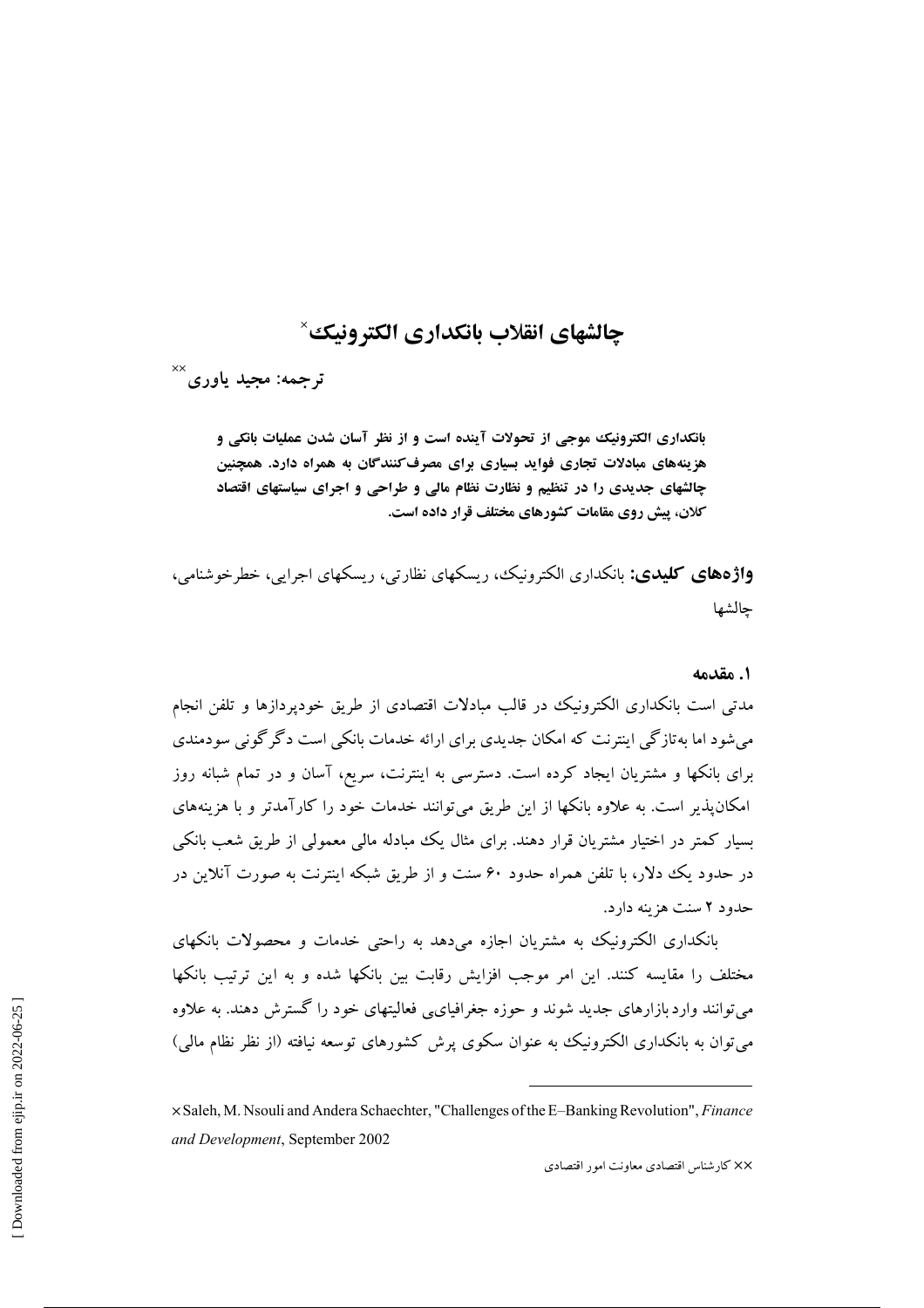۹۲ مجله اقتصادی سال ششم شمارههای۵۳ و ٥٤

نگریست. مشتریان در این کشورها میتوانند با سیستمهای ارتباط از راه دور و بی سیم به خدمات بانکهای خارجی دسترسی آسانتری داشته باشند، این شبکههای بیسیم سریع تر از شبکههای ارتباط سيمي سنتي، در حال توسعه يافتن است.

اثر دیگر بانکداری الکترونیک این است که نه تنها در برابر خطرهای مختلف بهویژه از نظر مدیریت قانونی، اجرایی و خوشنامی آسیب پذیر است بلکه ممکن است اوضاع بانکداری سنتی را نیز با توجه به این خطرها وخیمتر کند. علاوه بر آنکه چالشهای جدیدی را به همراه دارد. بسیاری از مقامات پولی تنظیمکننده در واکنش نسبت به چنین پدیدهای ضوابط خود را تغییر دادهاند تا به اهداف خود برسند. این اهداف عبارتاند از تضمین امنیت و سلامت نظام بانکداری داخلی، ارتقا دادن سیاستهای بازار، حمایت از حقوق مصرف کننده و جلب اعتماد عمومی نسبت به نظام بانکی. سیاستگذاران نیز بهطور روزافزون نسبت به تأثیر بالقوه سیاستهای اقتصاد کلان بر جابهجاییهای سرمايه آگاهي پيدا مي کنند.

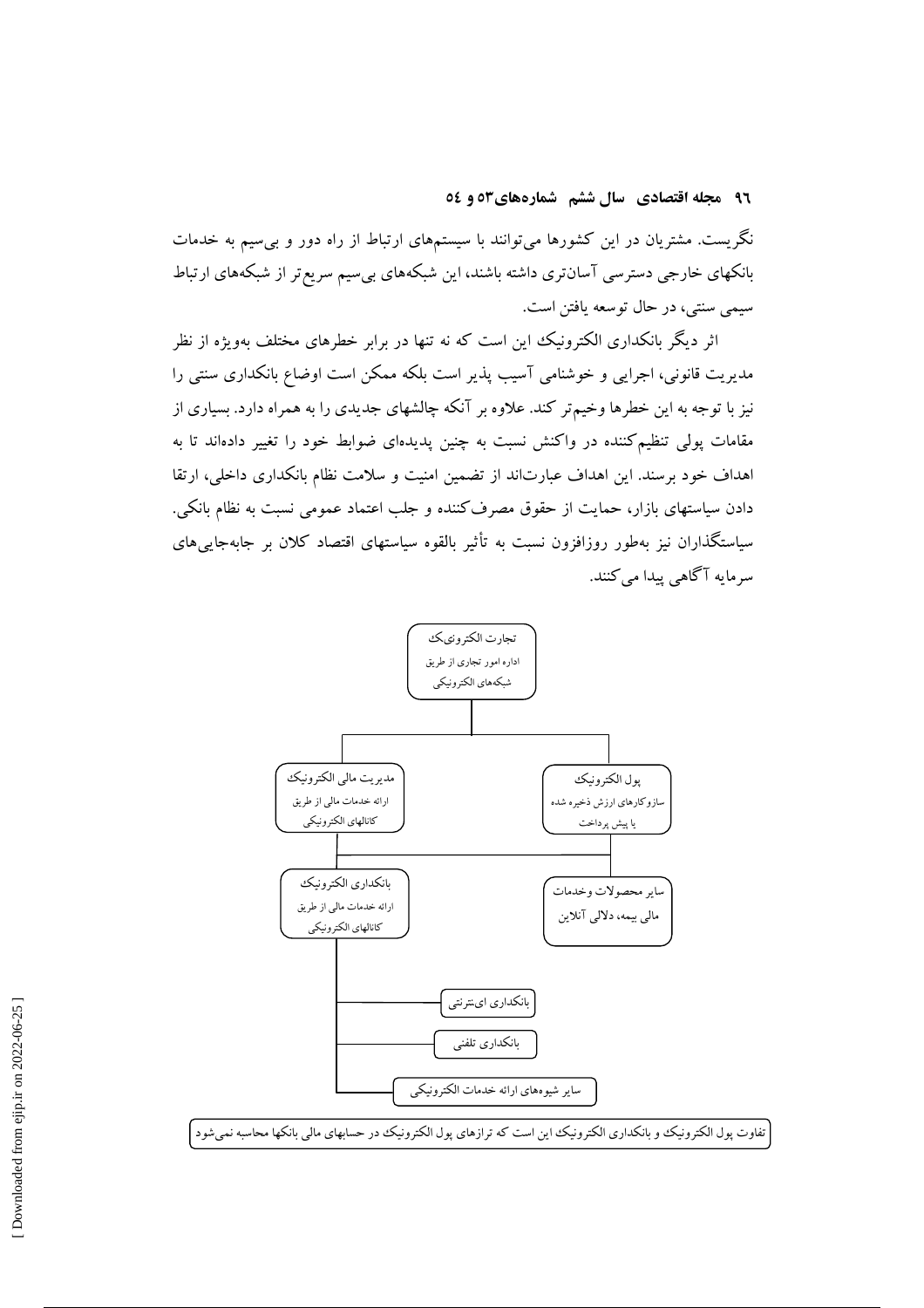#### **۲.جهت گیر یها در بانکداری الکترونیکی**

بانکداری الکترونیک در حال شکل گیری است. بانکها به طور روزافزون اقدام به راهاندازی وبسایتهایی میکنند، که مشتریان میتوانند در مورد تراز حسابها، سود و نرخ مبادلات استعلام کرده و طیف وسیعی از مبادلات اقتصادی را نیز انجام دهند.

متاسفانه اطلاعات در مورد بانکداری الکترونیکی بسیار کم است و تفاوت در تعاریف، مقایسه این پدیده در کشورهای مختلف را مشکل کرده است. با وجود این، اطلاعات موجود نشاندهنده ان است که بانکداری اینترنتی بهویژه در کشورهای اتریش، کره، اسکاندیناوی، سنگاپور، اسپانیا و سوئیس بسیار کسترش یافته است و بیش از ۷۵ درصد بانکهای آنها چنین خدماتی را ارائه میدهند.

کشورهای اسکاندیناوی بیشترین تعداد کاربران اینترنت را دارند و نزدیک به  $\frac{1}{3}$  مشتریان بانکها در فنلاند و سوئد از بانکداری الکترونیک استفاده میکنند. در ایالات متحده آمریکا، بانکداری الکترونیک در بانکهای بزرگ ارائه میشود. در اواسط سال ۲۰۰۱، ۴۴ درصد بانکهای دولتی دارای وب سایتهایی برای انجام معاملات بانکی بودند که این رقم نسبت به سومین فصل سال ۱۹۹۹ تقریبا دو برابر شده بود. این بانکها بیش از ۹۰ درصد داراییهای نظام بانکداری دولتی را در اختیار دارند.

بانکهای بزرگتر تمایل دارند طیف وسیعتری از خدمات بانکی الکترونیک، نظیر خدمات خریدوفروش سهام و تقاضاهای وام را ارائه دهند. بیشتر مشتریان آمریکایی، در بانکهایی حساب دارند که خدمات اینترنتی ارائه میدهند اما فقط ۶ درصد آنها از این خدمات استفاده میکنند. تاکنون بیشتر بانکها، شیوههای جدید ارائه خدمات الکترونیکی را با نظام بانکی سنتی (مراجعه به شعبه) تلفیق کردهاند اما تعداد اندکی از آنها محصولات و خدمات خود را از طریق شیوههای خدمات الكترونيكي ارائه مي كنند.

بانکهای "مجازی" یا "اینترنتی محض" دارای شبکه شعب نیستند اما ممکن است دارای یک نماد فیزیکی، نظیر یک اداره اجرایی یا تاسیسات غیرشعبهای مانند کیوسک یا دستگاههای خو دير داز باشند.

کشور امریکا حدود ۳۰ بانک مجازی دارد و قاره اسیا دارای دو بانک مجازی است که در سالهای ۲۰۰۰ و ۲۰۰۱ تاسیس شدهاند. اتحادیه اروپا نیز دارای چندین بانک مجازی است از نوع بانکهای مجازی کامل مستقل و آن دسته از بانکهای مجازی که جزو واحدهای تابعه یا شعب بانکهای سنتی هستند.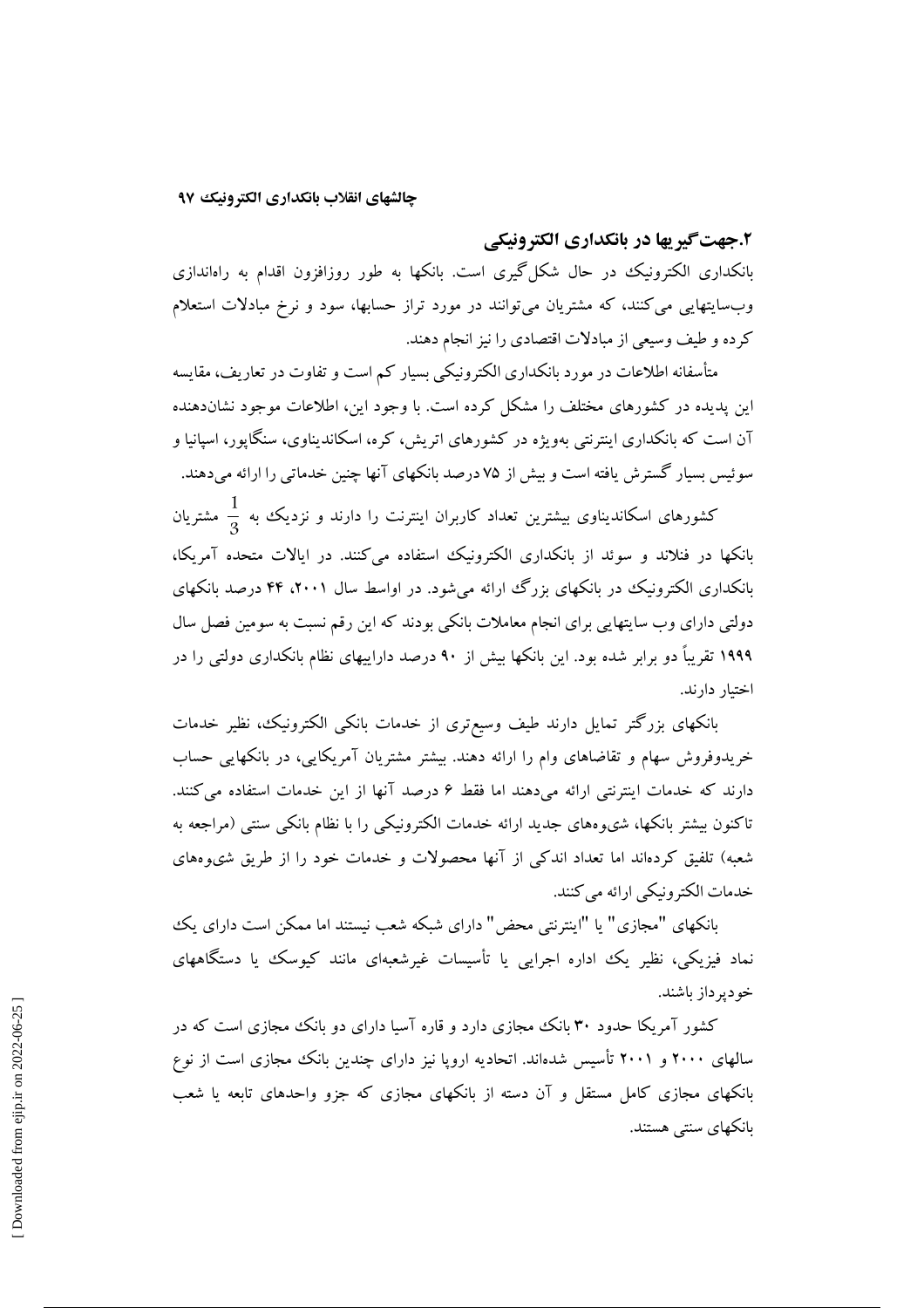۹۸ مجله اقتصادی سال ششم شمارههای۵۲ و ٥٤

## ۳. چالشهای جدید برای قانونگذاران

این چشم|نداز مالی در حال تغییر، با خود چالشهایی را برای مدیران بانکها، نظارتکنندگان و تنظیم کنندگان به وجود آورده است. مهمترین چالش پیشررو حاصل از حجم وسیع مبادلات بینالمللی است. این مبادلات اقتصادی با کاهش قابل توجه هزینهها و سهولت بیشتر فعالیتهای بانکی روبرو هستند که این امر حاصل اتکا به فن آوری برای ارائه خدمات بانکی با ایمنی لازم است.

## ۴. ریسکهای نظارتی

از آنجایی که اینترنت امکان در دسترس قرار گرفتن خدمات بانکی را در تمامی دنیا فراهم می کند، این خطر وجود دارد که بانکها سعی کنند تا از نظارت و کنترل طفره روند. کاری که ناظران میتوانند انجام دهند این است که بانکها را ملزم کنند تا خدمات خود را فقط با گرفتن مجوز در مکانهای دور، از طریق اینترنت ارائه کنند. اخذ مجوز بهویژه در جاهایی که نظارت ضعیف و همکاری بین بانک مجازی و ناظر کشور میزبان کافی نیست باید درست و مناسب انجام شود. دریافت مجوز (بهعنوان مثال در آمریکا و کشورهای عضو اتحادیه اروپا) یک معیار طبیعی است. یک بانک مجازی که بخواهد این اختیارات قانونی را در خارج از کشور نیز داشته باشد و بتواند خدمات مانکی الکترونیک خود را در این کشورها ارائه دهد ابتدا باید با اخذ مجوز شعبه خود را در آن كشور تأسس كند.

تعیین اینکه چه زمانی خدمات بانکی الکترونیک نیاز به اخذ مجوز دارد مشکل است. با این حال شاخصهایی که نشان می،دهند سرچشمه خدمات بانکی از کجاست و در چه جاهایی ارائه می شود، می توانند در این زمینه کمک کنند. برای مثال یک بانک مجازی که در کشور "الف" دارای مجوز است نمیتواند برای مشتریانی که در کشور ٌب ٌ زندگی می کنند و چکهای خود را به آدرسی در کشور "الف"یست می کنند حساب بازکند. اگر یک مشتری حساب پس اندازی در یک خودیرداز در کشور "ب" باز کند، این گونه تلقی می شود که وی حساب پس اندازی در کشور"ب" باز کرده است. تنظیم کنندگان باید دستورالعملهایی برای روشن کردن مسائل مبهم در رابطه با این دو مورد ارائه کنند.

بانکداری الکترونیک ریسک قانونی بانکها را تشدید می کند. بانکها می توانند دامنه جغرافیایی خدمات خود را از طریق بانکداری الکترونیک، بهصورت بالقوه، سریع تر از شیوه سنتی گسترش دهند. به هر حال در برخی موارد ممکن است بانکها پیش از شروع ارائه خدمات در کشورهای دیگر از قوانین و مقررات قضایی محلی آگاهی کامل نداشته باشند.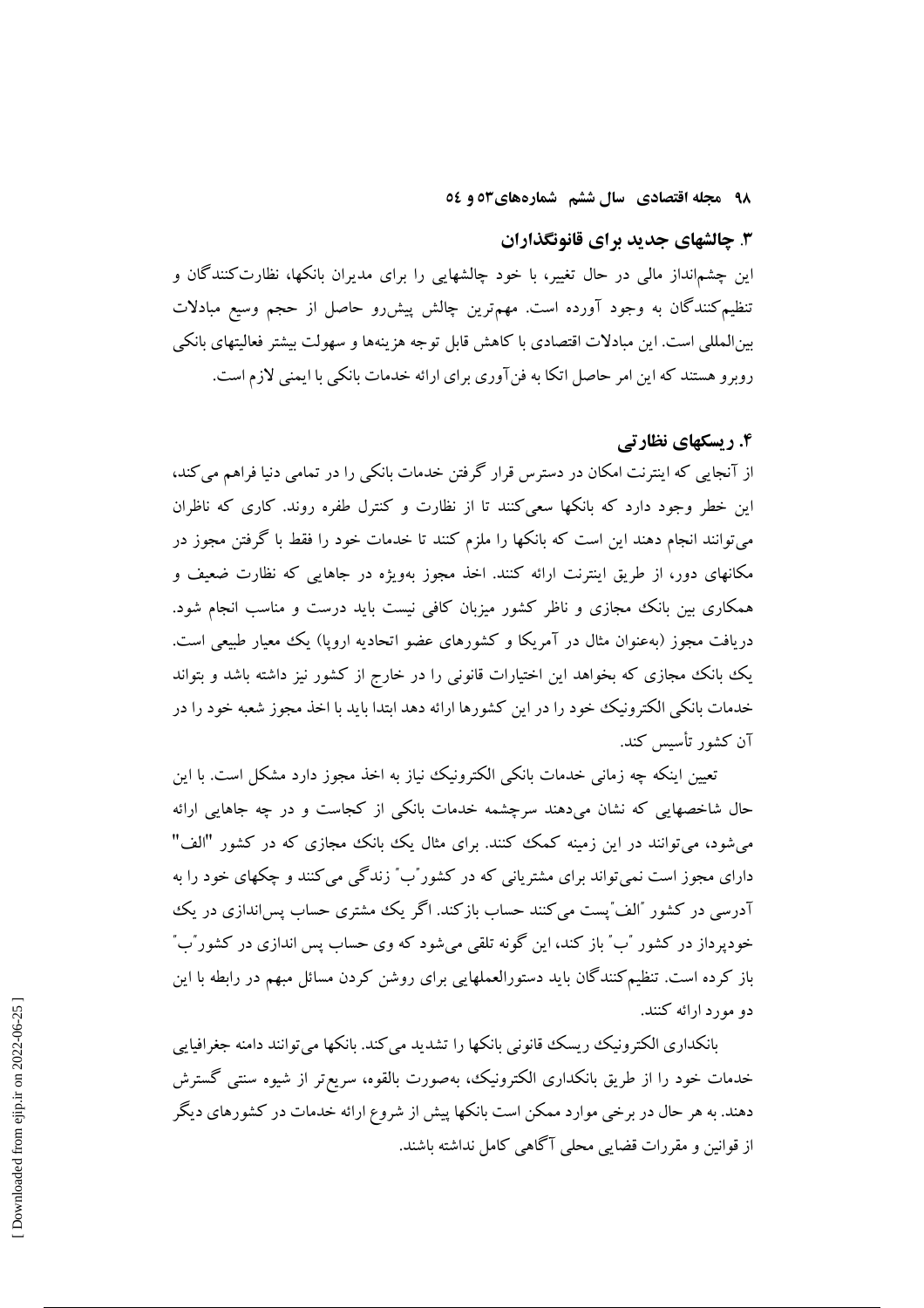زمانی که مجوز لازم نیست ممکن است آن بانک مجازی که ارتباط کمی با ناظر کشور میزبان دارد برای در جریان قرار گرفتن آخرین تغییرات در قوانین و مقررات آن کشور مشکل بیشتری داشته باشد. امکان دارد بانکهای مجازی ناآگاهانه قوانین حمایت از مشتریان نظیر قوانین مربوط به جمع آوری اطلاعات و حریم خصوصی افراد و مقررات حقوقی را نقض کنند. در چنین شرايطي آنها به واسطه دادخواهيها يا جرمهايي كه تحت تعقيب قرار نمي گيرند يا به خاطر منازعات حقوقي، دجار خسارت و لطمه مي شوند.

یول شویی عمل مجرمانه و قدیمی است که به واسطه بانکداری الکترونیک راحت تر انجام می شود. زمانی که یک مشتری حسابی باز می کند برای بانکها غیرممکن است که تشخیص دهند که آيا دارنده حساب صوري، معاملهٔ مالي انجام ميﺩهد يا خير حتى نمي توانند محل انجام معامله را تعیین کنند. بسیاری از کشورها برای مبارزه با پول<mark>شویی دستورالعملهای خاصی در مورد شناسایی</mark> مشتریان صادر کردهاند. این دستورالعملها معمولاً از توصیههایی برای تعیین هویت اشخاص و آدرس آنها پیش از افتتاح حساب و همچنین نظارت آنلاین معاملات آنها که نیاز به هوشیاری و دقت بالایر دارد تشکیل شده است.

گزارشی که "سازمان همکاریهای اقتصادی و نیروی عملیاتی توسعه مالی" در سال ۲۰۰۰ منتشر کرد نگرانی های جدیدی به همراه آورد. پا عبور بانکداری الکترونیکی از مرزهای بین المللی چه کسی مسئول نظارت، رسیدگی و تعقیب جرم پولشویی خواهد بود؟ جواب نیروهای ویژه این <sub>.</sub><br>بود که هماهنگ کردن قوانین و مقررات بینالمللی از پیدایش فضای امن برای انجام فعالیتهای محہ مانه حلو گبری خواهد کر د.

## ۵. ریسک اجرایی

اتکا به فنآوری جدید برای ارائه خدمات و دسترسی به سیستم امنیت، آن را به مهمترین ریسک اجرایی بانکداری الکترونیک تبدیل کرده است. تهدیدهای امنیتی می تواند داخل یا خارج از سیستم باشد. بنابراین نظارت کنندگان و تنظیم کنندگان بانکداری باید تضمین کنند که بانکها تمهیدات مناسبی برای تضمین درستی اطلاعات اندیشیده و همچنین نظام یکپارچهای برای دسترسی بر اطلاعات در اختیار دارند.

تمهیدات امنیتی بانکها را باید متخصصان بهطور منظم و خارج از سیستم، مورد بررسی و تجدیدنظر قرار دهند تا آسیب پذیری شبکه و روند رسیدن دوباره به شرایط عادی آن تحلیل شود.

<sup>1.</sup> Organization For Economic Cooperation and Developments, Financial Action Task Force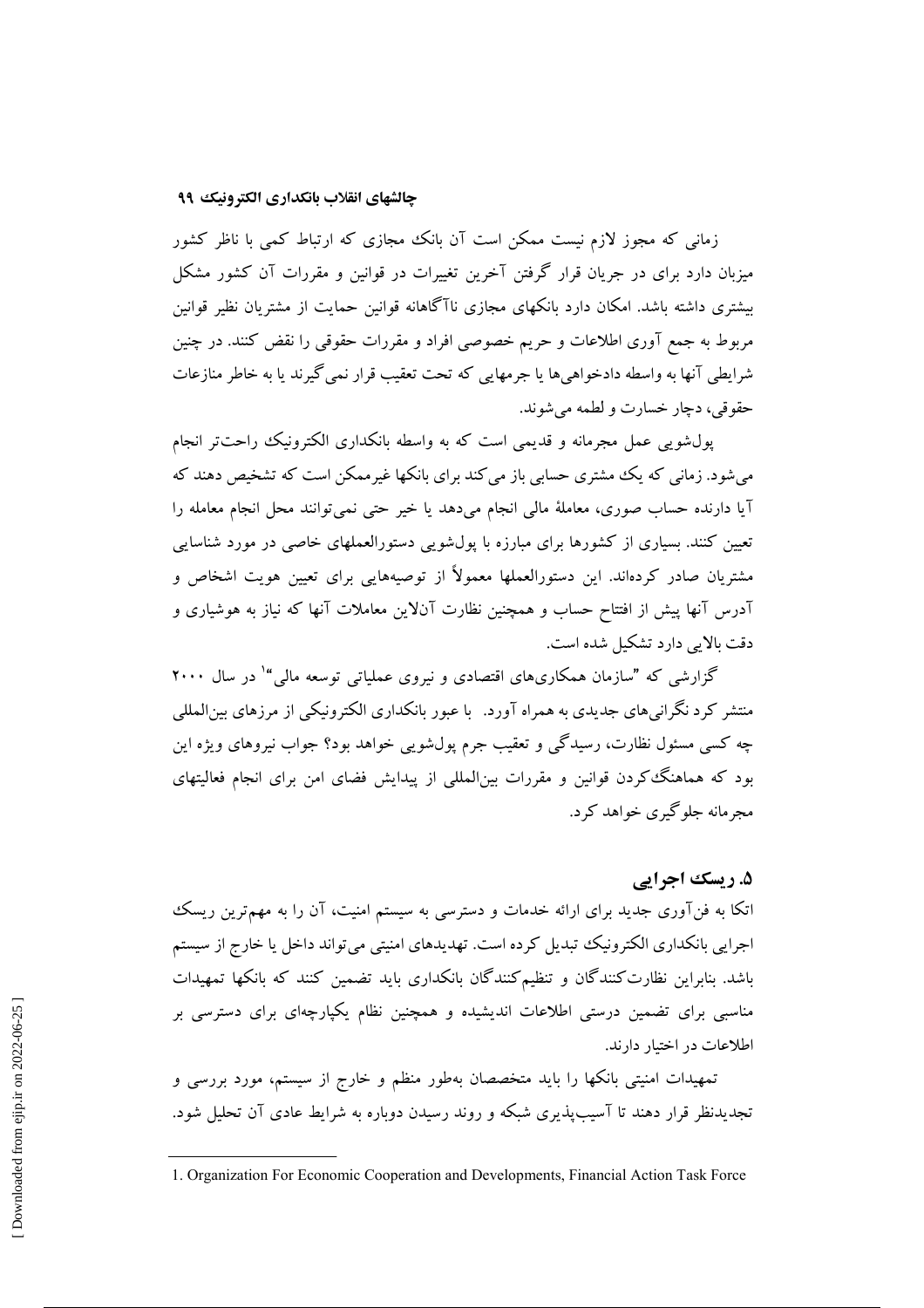**۱۰ مجله اقتصادی ًسال ششم ً شمارههای۵۲ و وگ**۰

**.**<br>باید در برنامهریزی، ایجاد ظرفیت لازم برای حجم روزافزون مبادلات مال<sub>ی</sub> و توسعه فنآوری، تأثير

بودجهای سرمایه گذاریهای جدید، توانایی جذب نیروهای ماهر و وابستگی بالقوه به ارائه کنندگان سرویس خارجی را در نظر گرفت.

ریسک های اجرایی افزایش یافته و برای بهبود مدیریت ریسک این بخش باید به بخشی از نظام جامع یکپارچه مدیریت تبدیل شود و تنظیم کنندگان هم باید این خطرها را در ارزیابیهای امنیتی و درستی سیستم در نظر بگیرند.

## ۶. خطر خوشنامے <u>,</u>

شکافهای امنیتی و اختلال در دستیابی به سیستم میتواند خوشنامی یک بانک را به خطر بیندارد. هر ندازه یک بانک به ارائه خدمات، از طریق کانالهای الکترونیک بیشتر اتکا کند، این خطرهای بالقوه  $\overline{\phantom{a}}$ بیشتر خواهند بود. اگر یک بانک الکترونیک با مشکل روبرو شود، این امر موجب سلب اعتماد مشتری نسبت به تمامی کانالهای الکترونیکی ارائه خدمات میشود. همچنین نقایص بانک را بهعنوان ناکاراییهای نظارتی کل سیستم در نظر میگیرند. این گونه مشکلات میتوانند بهصورت بالقوه بر ارائه سایر خدمات بانکداری الکترونیک نیز تاثیر گذار باشند.

در بسیاری از کشورهایی که بانکداری الکترونیک در آنها در حال رشد است، مقام ناظر بر بانکها، راهنماییهای لازم را ارائه میکند و ممکن است دستورالعملهایی نیز در مورد مدیریت ریسک در اختیار بانکها قرار دهد.

خطرهای خوشنامی، از بی توجهی مشتریان به اقدامات پیشگیرانه امنیتی یا غفلت از نیاز به چنین اقداماتی نیز سرچشمه می گیرد. خطرهای امنیتی میتواند شدت یابد و ممکن است موجب کاهش اعتماد به کانالهای ارائه خدمات الکترونیک شود. آموزش مشتریان میتواند راه حل این مشکل باشد و مقام ناظر و تنظیم کننده میتواند در این مورد کمک مساعدی کند. بهعنوان مثال بعضی از نظارت کنندگان بانکها در وب سایت خود لینکهایی ارائه کردهاند که به مشتریان امکان میدهد بانکهای آنلاین را مشخص کرده و احکام قانونی و بیمه پس|نداز را مشاهده کنند. آنها همچنین راهنماییهایی را درباره بانکداری اینترنتی به مشتریان منتشر میکنند. همچنین تذکرهایی نیز در مورد بعضی از نهادها که ممکن است عملیات بانکی غیرمجاز انجام دهند، ارائه می کنند.

**X. ابزارهای تنظیم**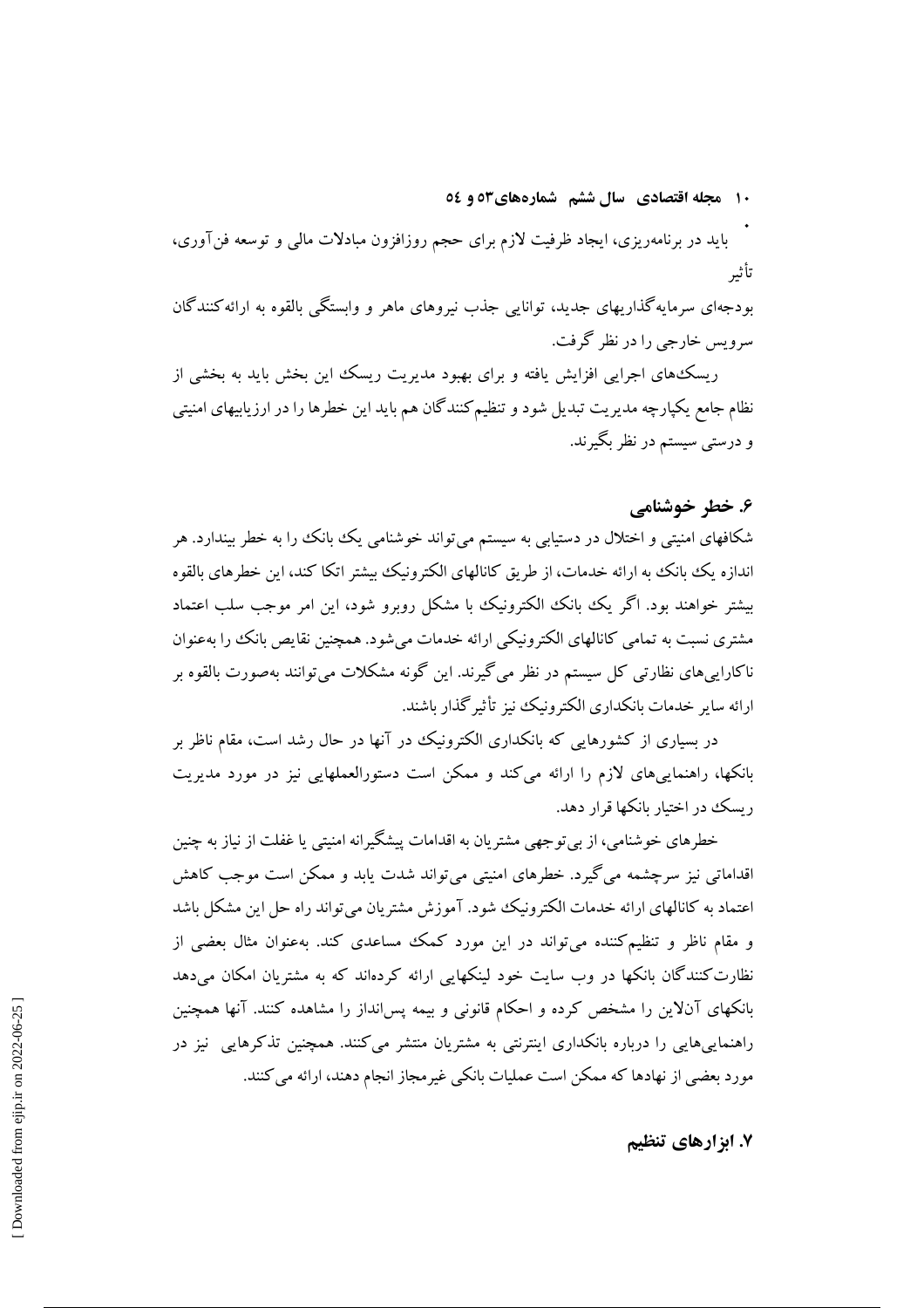## چالشهای انقلاب بانکداری الکترونیک ۱۰

.<br>تنظیم کنندگان برای تمرکز بر چالشهای بانکداری الکترونیکی چهار ابزار کلیدی در اختیار دار ند:

الف- سازگاري: با توجه به اينکه فن آوري به سرعت در حال تغيير است و اين تغييرات تأثیرفراوانی بر فعالیتهای بانکی دارد به روز کردن قوانین و استمرار در این کار امری پیچیده، وقت گیر و دور از دسترس است. در ماه می ۲۰۰۱ "بانک اینترنشنال ستل منتز" اصول مدیریت ریسک پانکداری الکترونیک خود را منتشر کرد که در آن به چگونگی گسترش سازگاری و مناسب کردن چارچوب حاضر برای مدیریت ریسک بانکداری الکترونیک پرداخته شده بود. به عنوان مثال این مقاله توصیه می کند که فرایند کنترل امنیت، دربرگیرنده تمهیداتی در مورد تأیید و اعطای مجوز به مشتریان باشد و تشویق به باطل نکردن معاملات، حفظ یکپارچگی اطلاعات، اطمینان از تقسیم مسئولیتها در سیستمهای پایگاههای اطلاعات و تقاضانامههای بانکداری الکترونیک، توسط هیئت مدیره بانک و مدیران ارشد آن، بازدید و مورد تأیید قرار گیرد.

مقام ناظر و تنظیم کنندگان باید اطمینان حاصل کنند که کارکنان آنها تخصص فن آورانه لازم برای ارزیابی تغییرات بالقوه ریسکها را دارند که این امر نیازمند سرمایهگذاری قابل توجهی برای آموزش کارکنان و تهیه سخت افزار و نرم افزارهای مورد احتیاج است.

ب- قانونی کردن: روشهای جدید اجرای معاملات و ایزارهای جدید و ارائه دهندگان خدمات جديد به تعريف قانوني، شناخت و مجوز نيازمندند. بهعنوان مثال تعريف امضاى الكترونيك و یذیرش اعتبار قانونی آن (مانند امضای نوشتاری) امری ضروری است. تعاریف و مجوزهای قانونی کنونی، مانند تعریف قانونی یک بانک یا مفهوم مرز بین|لمللی، نیازمند بازنگری است.

ج- هماهنگي: هماهنگ كردن قوانين بين|لمللي بانكداري الكترونيك بايد يك اولويت باشد. این بهمعنای تقویت همکاریهای بین|لمللی بین ناظران و همچنین هماهنگ کردن قوانین و تمهیدات نظارتی بین|لمللی و محلی آژانسهای نظارتی است. حقوق قضایی حاصل از معاملات بی مرز ىلاتكلىف مانده است.

اکنون هر کشوری باید تصمیم بگیرد که چه کسی حق قانونی ارائه بانکداری الکترونیک به شهروندانش را دارد. باید مسئله ناهماهنگی و ضعف همکاریهای بین(لمللی را بهعنوان نگران کننده ترین مسئله در چالشهای پانکداری الکترونیک در نظر گرفت.

د– ادغام: ادغام فرایندی است که در ارزیابی های مقام ناظر بانکها از مسائل امنیتی، اطلاعات فنآورانه و ریسکهای اجرایی آنها را دربر می گیرد. برای مثال افرادی که برای اولین بار بانکی را

<sup>1.</sup> Bank For International Settlements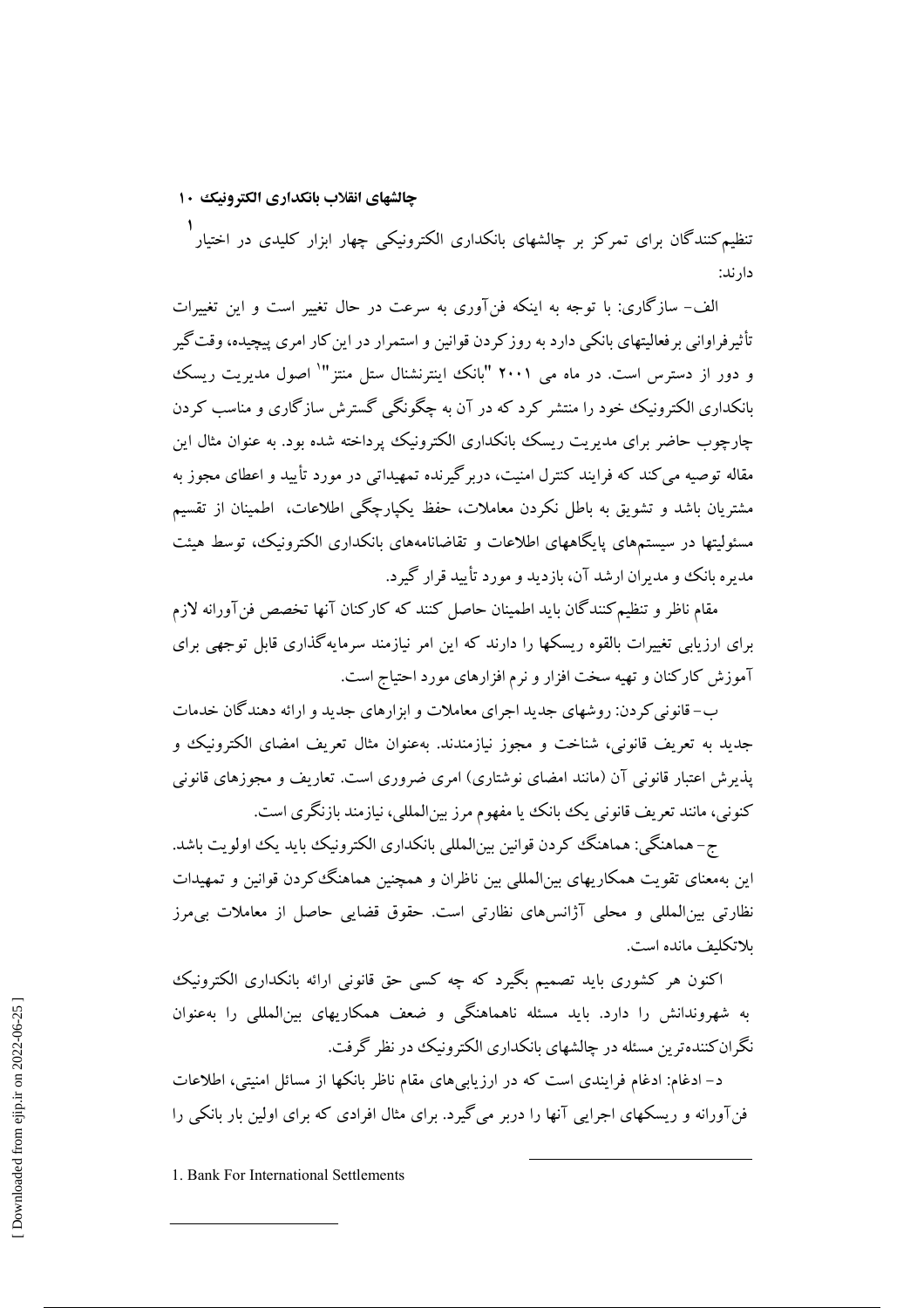- ۱۰ مجله اقتصادی سال ششم شمارههای۵۲ و ٥٤
- امتحان می کنند، علاوه بر مسائل امنیتی و خصوصی میخواهند بدانند که مدیریت بانک تا چه حد میتواند برنامههای خود در مورد بانکداری الکترونیک را گسترش دهد.

## ٨. چالشهای اقتصاد کلان

با ظهور بانکداری الکترونیک و تغییر سریع چشمانداز مالی و افزایش جابهجاییهای بالقوه سرمایه در مقیاس بین|لمللی، سیاستگذاران اقتصاد کلان با چندین پرسش دشوار روبرو شدهاند:

● اگر بانکداری الکترونیک با تسهیل در جابهجایی سرمایهها موجب از بین رفتن مرزهای بینالمللی شود این امر چه پیامدی برای مدیریت اقتصاد کلان در بر خواهد داشت؟

● زمانی که استفاده از ایزارهای الکترونیک کار پانکها را برای پرهیز از الزامات اندوخته آسان تر می کند یا تجارت با ارز خارجی به راحتی تجارت با پول داخلی انجام می شود این روند چه تأثیری بر سیاست یولی خواهد گذاشت؟

● آیا زمانی که دسترسی به بانکهای آن سوی آبها و فرار سرمایه فقط با چند کلیک موس کامپیوتر ممکن است، دولتها مفرّی برای سیاست پولی و مالی مستقل دارند؟

● انتخاب نظام نرخ ارزی چگونه تحت تأثیر قرارخواهدگرفت و بانکداری الکترونیکی چگونه بر میزان مورد نظر اندوختههای بینالمللی یک بانک مرکزی تأثیر خواهد گذاشت؟

● آیا دولتھا توانایی آن را دارند که تاوان هر اشتباهی را بیردازند؟ آیا گسترش بانکداری الکترونیک موجب تحمیل نظام بازاری سخت گیرانهای بر دولتها و تجارت می شود؟

جواب این پرسشها به دو مکتب فکری نوظهور تقسیم میشوند. نخست، انقلاب فن آورانه، به ویژه توسعه پول الکترونیکی و حتی در ُبعدی وسیع تر، پیشرفتهای الکترونیکی در هزینه عملیاتهای بانکی که ممکن است موجب تفکیک تصمیمهای خانگی و مشترکان از عملیاتهای کاملاً مالی بانک مرکزی شود. بنابراین قدرت سیاست پولی در تأثیر بر تورم و فعالیتهای اقتصادی به خطر می\فتد. دوم، با توسعه بانکداری الکترونیکی هزینههای معاملات مالی بهطور قابل توجهی کاهش می یابد.

## ۹. نتىچەگىرى

بانکداری الکترونیک فواید زیادی برای مشتریان دارد و فرصتهای جدیدی برای بانکها ایجاد می-کند ولی ریسکهای بانکهای سنتی را افزایش می دهد. فعالیتهای بسیاری در بعضی از کشورها برای تطبیق بانکداری و قوانین نظارتی انجام شده است اما با رشد دامنه فعالیت بانکداری الکترونیک، نظارت و بازنگری در قوانین نیز امری ضروری خواهد بود.